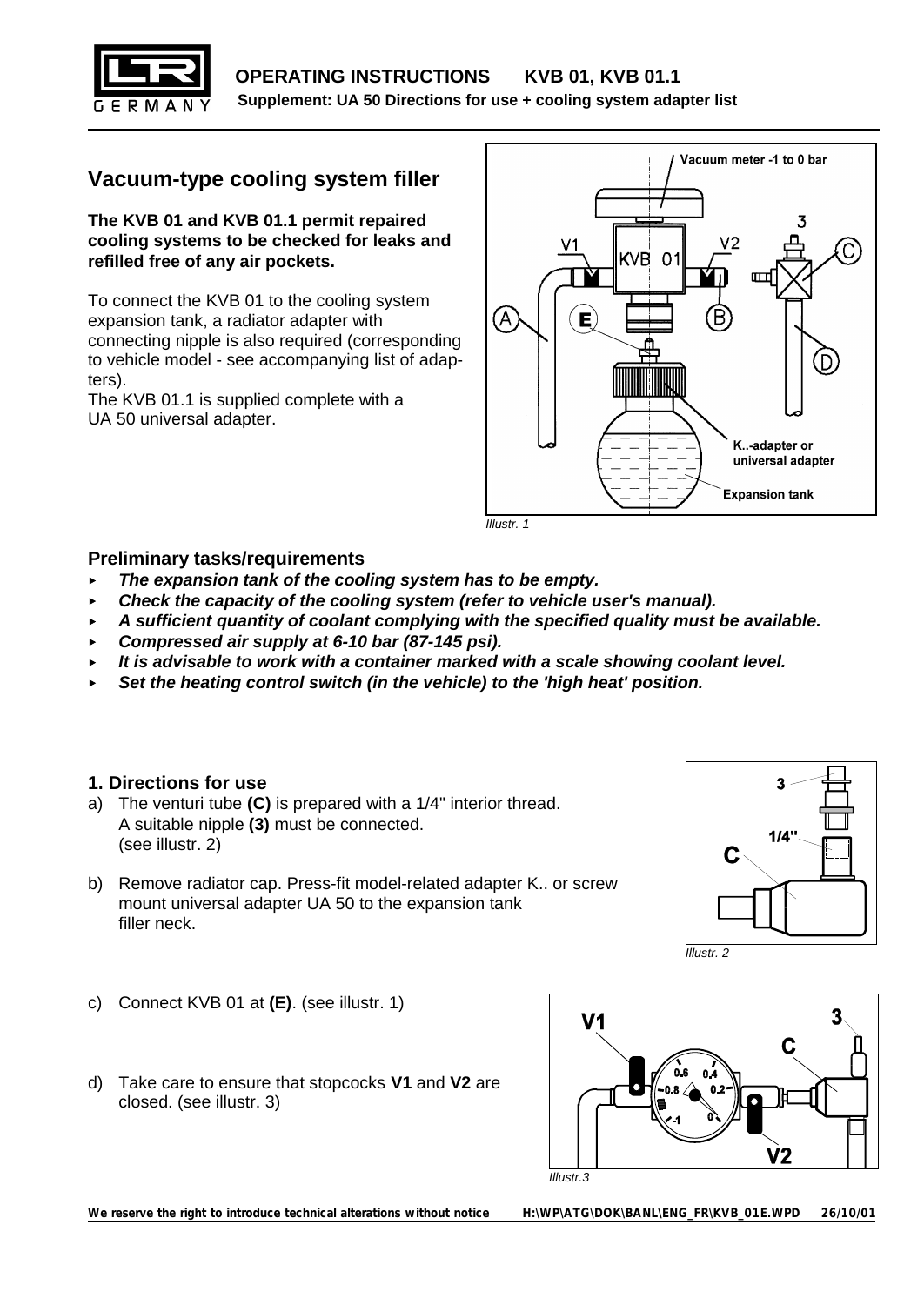

- e) Connect venturi tube **(C)** to KVB 01. (see illustr. 4)
- f) Connect nozzle **(3)** to workshop compressed air supply. **Note:**

The venturi nozzle makes a hissing noise. This is normal. (see illustr. 5)

- g) Bleed the filling tube **(A).**
	- Immerse filling tube **(A)** in coolant and secure against slipping.
	- Open stopcocks **V1** and **V2**.
	- The filling tube **(A)** will now fill with coolant.
	- Do not close **V1** until the filling tube **(A)** is free of air pockets.
	- Surplus coolant will be discharged through tube **(D)**.
	- Have a container ready to catch this coolant. (see illustr. 6+7)









# **2. Evacuation of the cooling circuit**

- The ultimate vacuum is reached at between -0.85 and -0.9 bar (12.3 and 13 psi) (green zone in vacuum meter display). (see illustr. 8)
- < Close stopcock **V2.**
- < Disconnect compressed air supply from nozzle **(3)** on venturi tube **(C)**. (see illustr. 9)



*Illustr. 8*



*We reserve the right to introduce technical alterations without notice H:\WP\ATG\DOK\BANL\ENG\_FR\KVB\_01E.WPD 26/10/01*